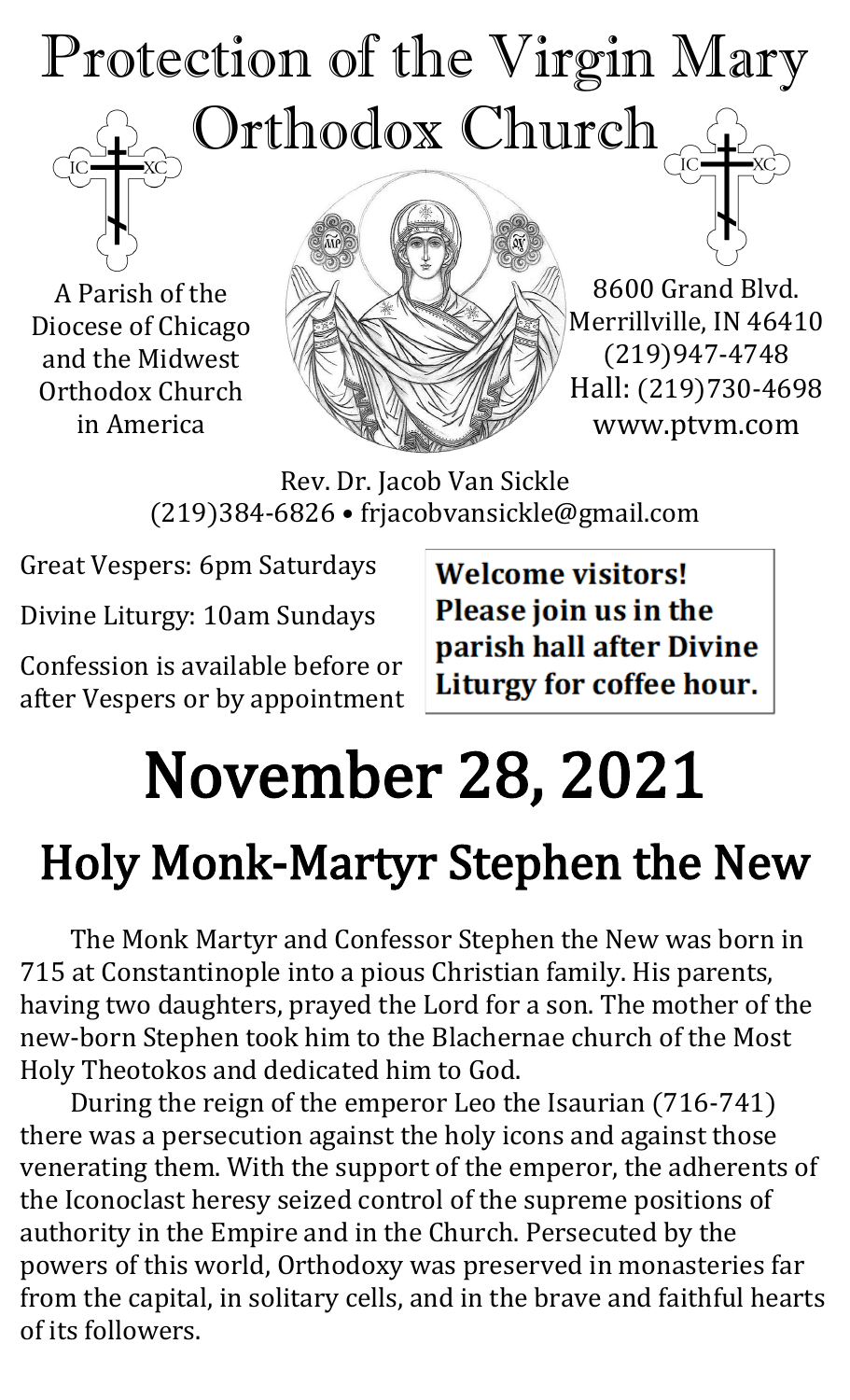St Stephen's parents, grieved by the prevailing impiety, fled from Constantinople to Bithynia, and they gave over their sixteenyear-old son in obedience to the monk John, who labored in asceticism in a solitary place. St Stephen dwelt with the venerable monk John for more than fifteen years, devoting himself totally to this spirit-bearing Elder, and learning monastic activity from him. Here Stephen received the news that his father was dead, and his mother and sisters had been tonsured as nuns. After a certain time, his teacher John also died. St Stephen buried his venerable body and continued with monastic effort in his cave by himself. Soon monks began to come to the ascetic, desiring to learn from him the virtuous and salvific life, and a monastery was established.

The Emperor Leo was succeeded by Constantine Copronymos (741-775), an even more zealous iconoclast. The emperor convened an Iconoclast Council. However, except for Constantine, the Archbishop of Constantinople illegitimately raised to the patriarchal throne by Copronymos, not one of the other patriarchs participated in the wicked doings of this Council. This council of heretics, at the instigation of the emperor and the archbishop, described icons as idols and icon veneration as heresy.

Meanwhile, St Stephen and the monastery he established became known in the capital. They told the emperor about the ascetic life of the monks, about their Orthodox piety, about Stephen's gift of wonderworking, and of how St Stephen's fame had spread far beyond the region of the monastery. The saint's encouragement of icon veneration and the implied rebuff to the persecutors of Orthodoxy within the monastery especially angered the emperor. Archbishop Constantine realized that in the person of St Stephen he had a strong and implacable opponent of his iconoclastic intentions.

They tried to lure St Stephen into the Iconoclast camp, at first with flattery and bribery, then by threats, but in vain. Then they slandered the saint, accusing him of falling into sin with the nun Anna. But his guilt was not proven, since the nun courageously denied any guilt and died under torture and beatings. Finally, the emperor gave orders to lock the saint in prison and to destroy his monastery. Iconoclast bishops were sent to St Stephen in prison, trying to persuade him of the Iconoclast teaching. But the saint easily refuted all the arguments of the heretics and remained true to Orthodoxy. Then the emperor ordered that the saint be exiled on one of the islands in the Sea of Marmora. St Stephen settled into a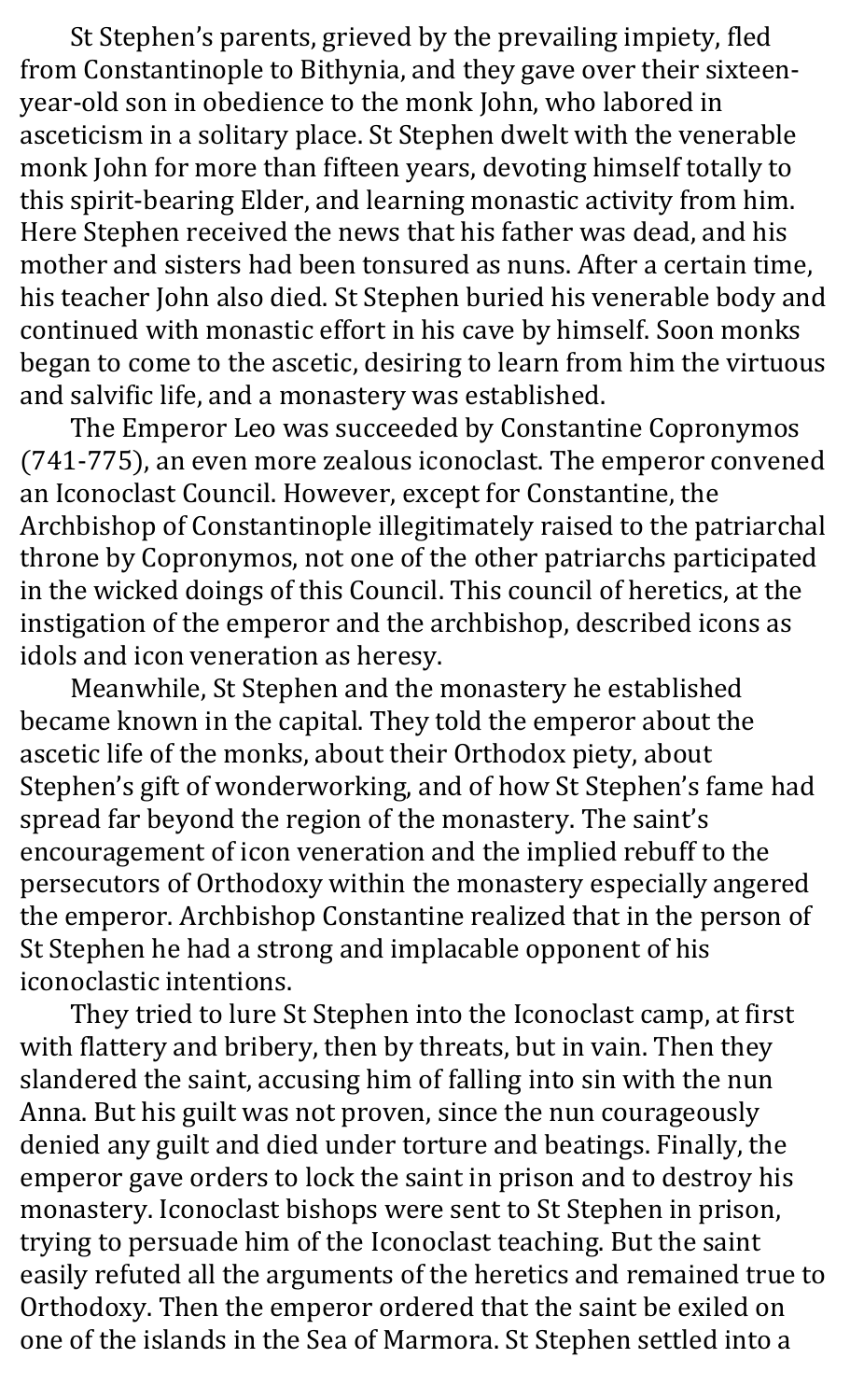cave, and there also his disciples soon gathered. After a certain while the saint left the brethren and took upon himself the exploit of living atop a pillar. News of the stylite Stephen, and the miracles worked by his prayers, spread throughout all the Empire and strengthened the faith and spirit of Orthodoxy in the people.

The emperor gave orders to transfer St Stephen to prison on the island of Pharos, and then to bring him to trial. At the trial, the saint refuted the arguments of the heretics sitting in judgment upon him. He explained the dogmatic essence of icon veneration, and he denounced the Iconoclasts because in blaspheming icons, they blasphemed Christ and the Mother of God. As proof, the saint pointed to a golden coin inscribed with the image of the emperor. He asked the judges what would happen to a man who threw the coin to the ground and trampled the emperor's image under his feet. They replied that such a man would certainly be punished for dishonoring the image of the emperor. The saint said that an even greater punishment awaited anyone who would dishonor the image of the King of Heaven and His Saints, and with that he spat on the coin, threw it to the ground, and began to trample it underfoot.

The emperor gave orders to take the saint to prison, where already there were languishing 342 Elders, condemned for the veneration of icons. In this prison Saint Stephen spent eleven months, consoling the imprisoned. The prison became like a monastery, where the usual prayers and hymns were chanted by all together from memory. The people came to the prison in crowds and asked St Stephen to pray for them.

When the emperor learned that the saint had organized a monastery in prison, where they prayed and venerated holy icons, he sent two of his own servants, twin-brothers, to beat the saint to death. When these brothers went to the prison and beheld the face of the monk shining with a divine light, they fell down on their knees before him, asking his forgiveness and prayers, then they told the emperor that his command had been carried out. But the emperor learned the truth and he resorted to yet another lie. Informing his soldiers that the saint was plotting to remove him from the throne, he sent them to the prison. The holy confessor himself came out to the furious soldiers, who seized him and dragged him through the streets of the city. They then threw the lacerated body of the martyr into a pit, where they were wont to bury criminals.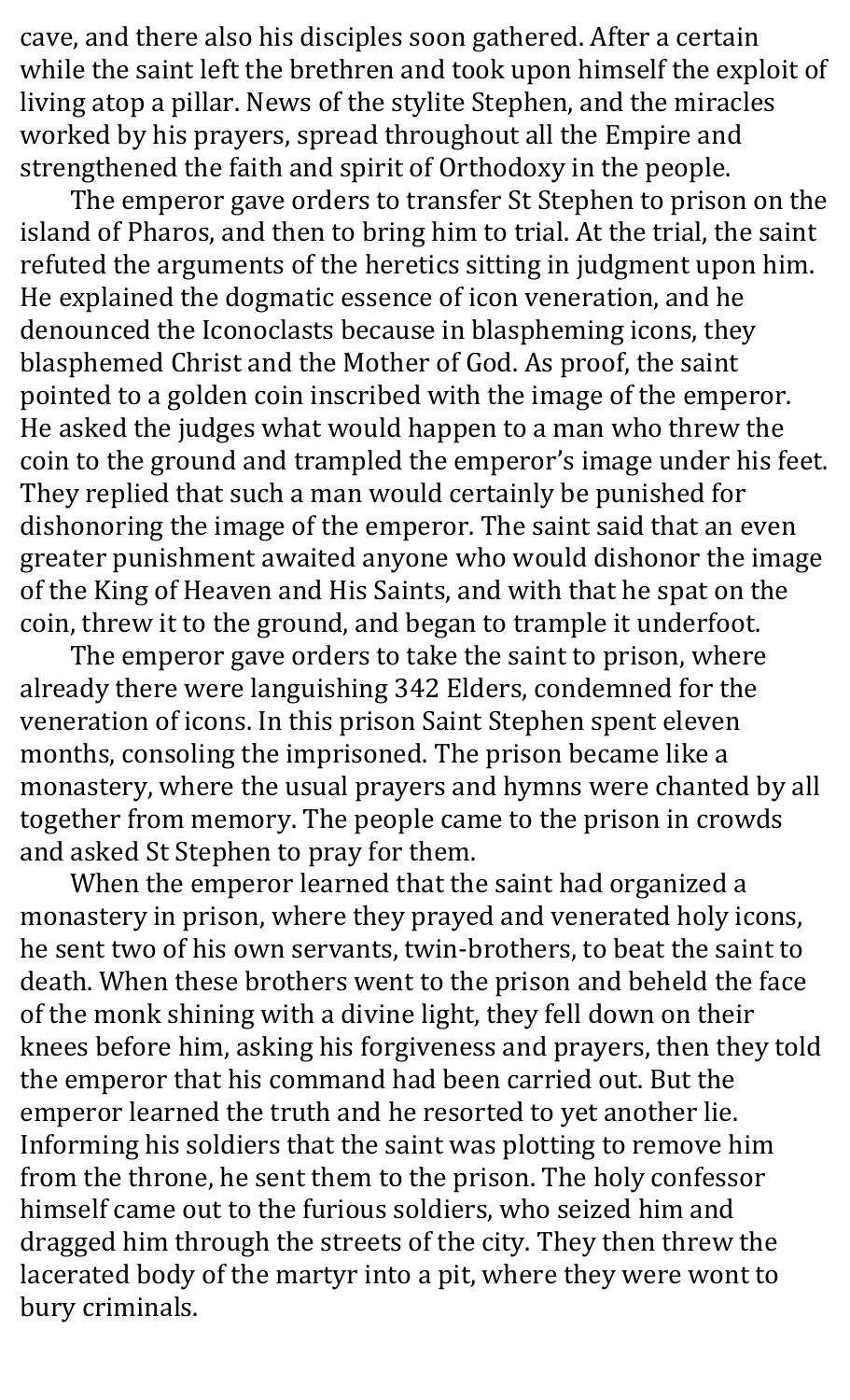## HYMNS OF THE DAY

#### Tone 6 – Resurrectional Troparion

The angelic powers were at Your tomb; the guards became as dead men. Mary stood by Your grave, seeking Your most pure body. You captured hell, not being tempted by it. You came to the Virgin granting life.// O Lord, Who rose from the dead, glory to You!

#### Tone 4 – Patronal Troparion

Today the faithful celebrate the feast with joy, illumined by your coming, O Mother of God. Beholding your pure image we fervently cry to you: Encompass us beneath the precious veil of your protection. Deliver us from every form of evil by entreating Christ, your Son and our God// that He may save our souls.

#### Tone 4 – Troparion for St Stephen the New

Trained in asceticism on the mountain, with the weapon of the Cross you destroyed the spiritual assaults of the hostile powers, O all-blessed one. Again you bravely prepared for combat and slew Coprónymus with the sword of faith;// for both struggles you have been crowned by God, monk-martyr Stephen of eternal memory.

#### Tone 6 – Resurrectional Kontakion

When Christ God the Giver of Life, raised all of the dead from the valleys of misery with His mighty hand, He bestowed resurrection on the human race.// He is the Savior of all, the Resurrection, the Life, and the God of all.

#### Tone 8 – Kontakion for St Stephen the New

Lovers of the feasts, from the heart with hymns let us praise in faith God-like Stephen, the <u>lover of</u> the Trinity, for he honored the fair icon of the Master and of His Mother. Now let us rejoice together and cry out to him with love:// "Rejoice, ever-glorious Father!"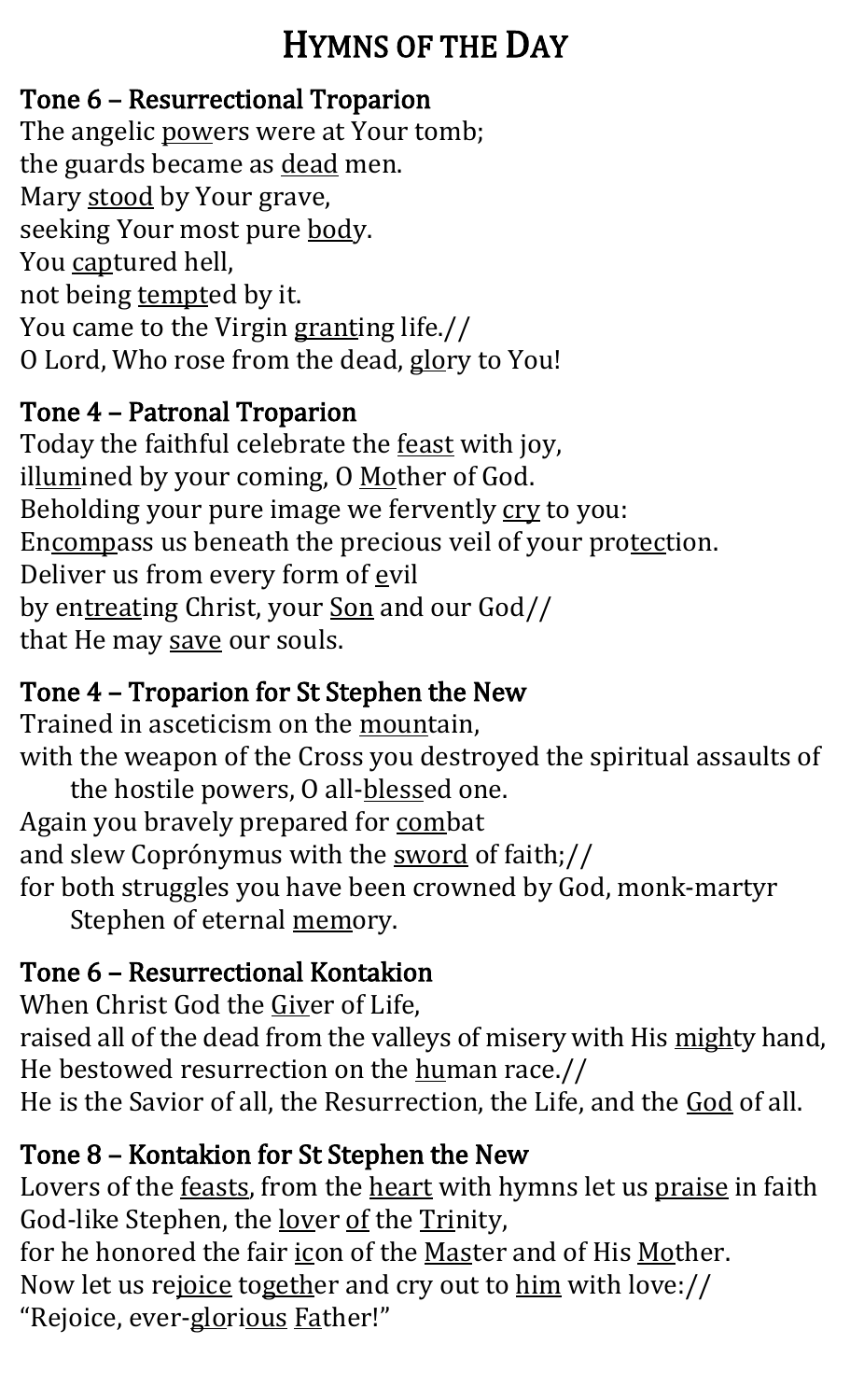#### Tone 3 – Patronal Kontakion

Today the Virgin stands in the midst of the Church, And with choirs of saints she invisibly prays to God for us. Angels and bishops worship. Apostles and prophets rejoice together,//

Since for our sake she prays to the eternal God.

### SCRIPTURE READINGS

#### Tone 6 – Sunday Prokeimenon (Psalm 27)

O Lord, save Your people, / and bless Your inheritance!

#### Epistle: Ephesians 2.4-10

Brethren: God who is rich in mercy, through His great love with which He loved us, made us who were dead in trespasses alive with Christ: You were saved by grace. And He lifted us up and established us in the heavenly places in Christ Jesus, so that in the ages to come He might show the exceeding riches of His grace in His kindness toward us in Christ Jesus.

For you have been saved by grace through faith. And this is not from yourselves: it is the gift of God, not from works, so that no one may boast. For we are His workmanship, created in Christ Jesus for good works, which God prepared beforehand, that we should walk in them.

#### Gospel: Luke 13.10-17

At that time, Jesus was teaching in one of the synagogues on the Sabbath. And behold, there was a woman who had a spirit of infirmity eighteen years, and was bent over and could in no way raise herself up.

But when Jesus saw her, He called her to Him and said to her, "Woman, you are loosed from your infirmity." And He laid His hands on her, and immediately she was made straight, and glorified God.

But the ruler of the synagogue answered with indignation, because Jesus had healed on the Sabbath; and he said to the crowd, "There are six days on which men ought to work; therefore, come and be healed on them, and not on the Sabbath day."

The Lord then answered him and said, "Hypocrite! Does not each one of you on the Sabbath loose his ox or donkey from the stall, and lead it away to water it? So ought not this woman, being a daughter of Abraham, whom Satan has bound – think of it – for eighteen years, be loosed from this bond on the Sabbath?"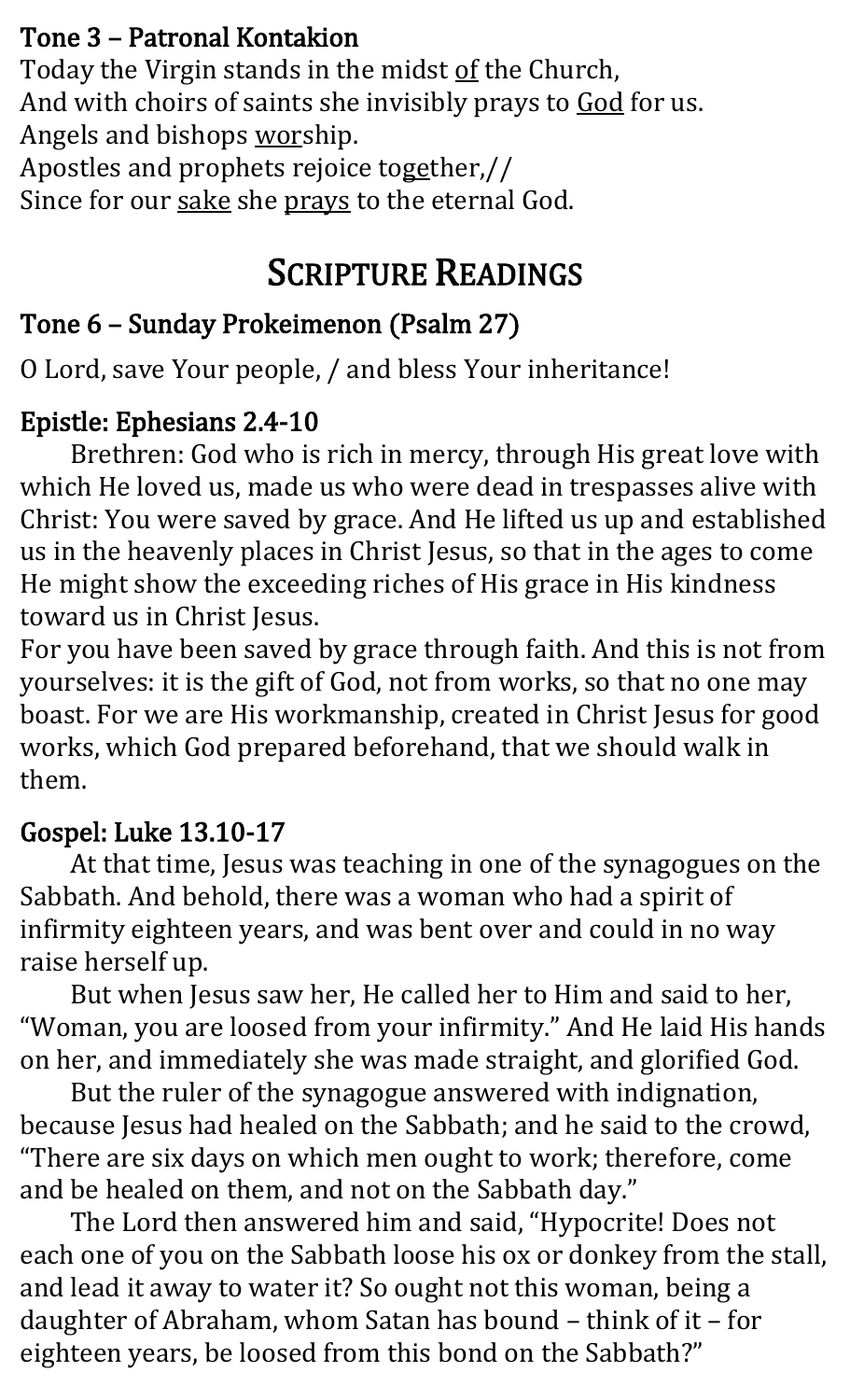And when He said these things, all His adversaries were put to shame; and all the multitude rejoiced for all the glorious things that were done by Him.

## WE REMEMBER IN PRAYER

| New Dep. Penny Hall | Ev.Mem. Platon Yurchak ('38) |                |
|---------------------|------------------------------|----------------|
| Petre Ristevski     | Barbara Kurth (2020)         |                |
| Paul Sikora         | Mary Ann Behnke (2020)       |                |
| Health & Salv.      | Joseph                       | Ryan           |
| Archpr. Peter       | <b>Nadia</b>                 | <b>Nathan</b>  |
| Archpr. Moses       | <b>Brendan</b>               | Kara           |
| Mat. Margaret       | Tanya                        | Christine      |
| Mat. Anne           | Christopher                  | $\mathsf{lon}$ |
| Mat. Trudi          | Nina                         | Zoey           |
| Michal              | Renee                        | Dominic        |
| Annika              | Carissa                      | Declan         |
| Sarah               | Cynthia                      | Hudson         |
| Archpr. Michael     | John                         | Ayden          |
| Pr. Christopher     | Olga                         | Hyland         |
| Mat. Jennifer       | Janie                        | Jason          |
| Andrew              | Michael                      | Ted            |
| Gideon              | David                        | James          |
| Dn. Nicholas        | Sharon                       | Pamela         |
| Sophia              | Mark                         | Erin           |
| Kevin               | Jerry                        | Alexander      |
| Jon                 | Michael                      | Ronald         |
| Tanya               | Anthony                      | Theodore       |
| Jovan               | Daryl                        | Robert         |
| Julia               | Diane                        | Craig          |
| Tom                 | Carla                        | Chuck          |
| Tina                | Susan                        | Scott          |
| Jennifer            | Timothy                      | Mark           |
| Gail                | William                      | Christine      |
| Stacy               | Paul                         | Dale           |
| Jeramie             | Joseph                       | Pauline        |
| Olivia              | Linda                        | Mary           |
| Parker              | Claudia                      | Timothy        |
| Christine           | Elizabeth                    | Lisa           |
| Larry               | Carol                        | Lois           |
| Rollie              | Snezana                      | Michael        |
|                     |                              |                |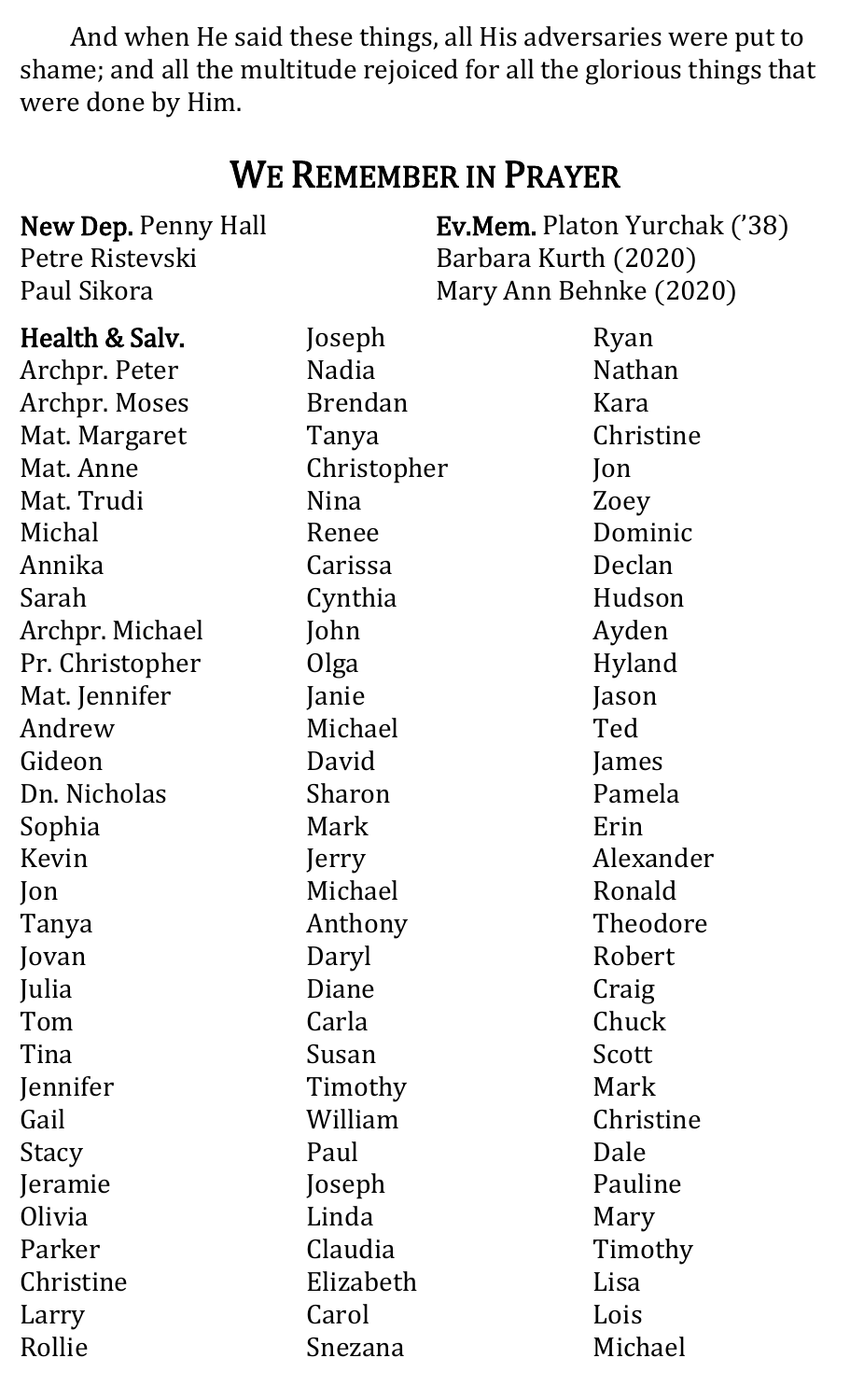| Janice     | Mary    | Jack       |
|------------|---------|------------|
| Ken        | Linda   | Joyce      |
| Debbie     | Ivanka  | Junia      |
| Jacqueline | Susan   | Anna       |
| Cindy      | Denise  | Sandra     |
| Daniel     | Valerie | Linda      |
| Laura      | Jeffrey | Stephen    |
| Dorothy    | Aaron   | Megan      |
| Vasiliy    | William | William    |
| William    | Jamie   | <i>lim</i> |
| Wanda      | Karen   | Camille    |
| Cindy      | Dale    |            |

\*If you know someone who needs prayer, please give their name to Fr Jacob

## ANNOUNCEMENTS

After venerating the cross, we will serve the 1-year memorial for Mary Ann Behnke and Barbara Kurth.

Thank you to everyone who provided gifts for needy families through our Angel Tree this year! Gifts will be delivered from the Church to the Salvation Army this Friday.

For Bible Study this week, read Susanna and Daniel 1-2.

Today during coffee hour will be the first monthly Traveling Bookstore. There is a table set up with featured bookstore items to peruse. This month we have Advent/Nativity items including cards, devotionals, children's books, and St. Nicholas, St. Lucia, and Alaskan Saint items/gifts.

#### Mark your calendars:

- Dec 1: Bible Study @ 7pm
- Dec 2: Faith Enrichment @ 10am
- Dec 4: St. Nicholas kids' celebration and church decorating @ 9am
- Dec 5: Great Vespers for the Feast of St. Nicholas @ 1pm
- Dec 6: Divine Liturgy for the Feast of St. Nicholas @ 10am

Last week's gifts to the Lord: \$2,351